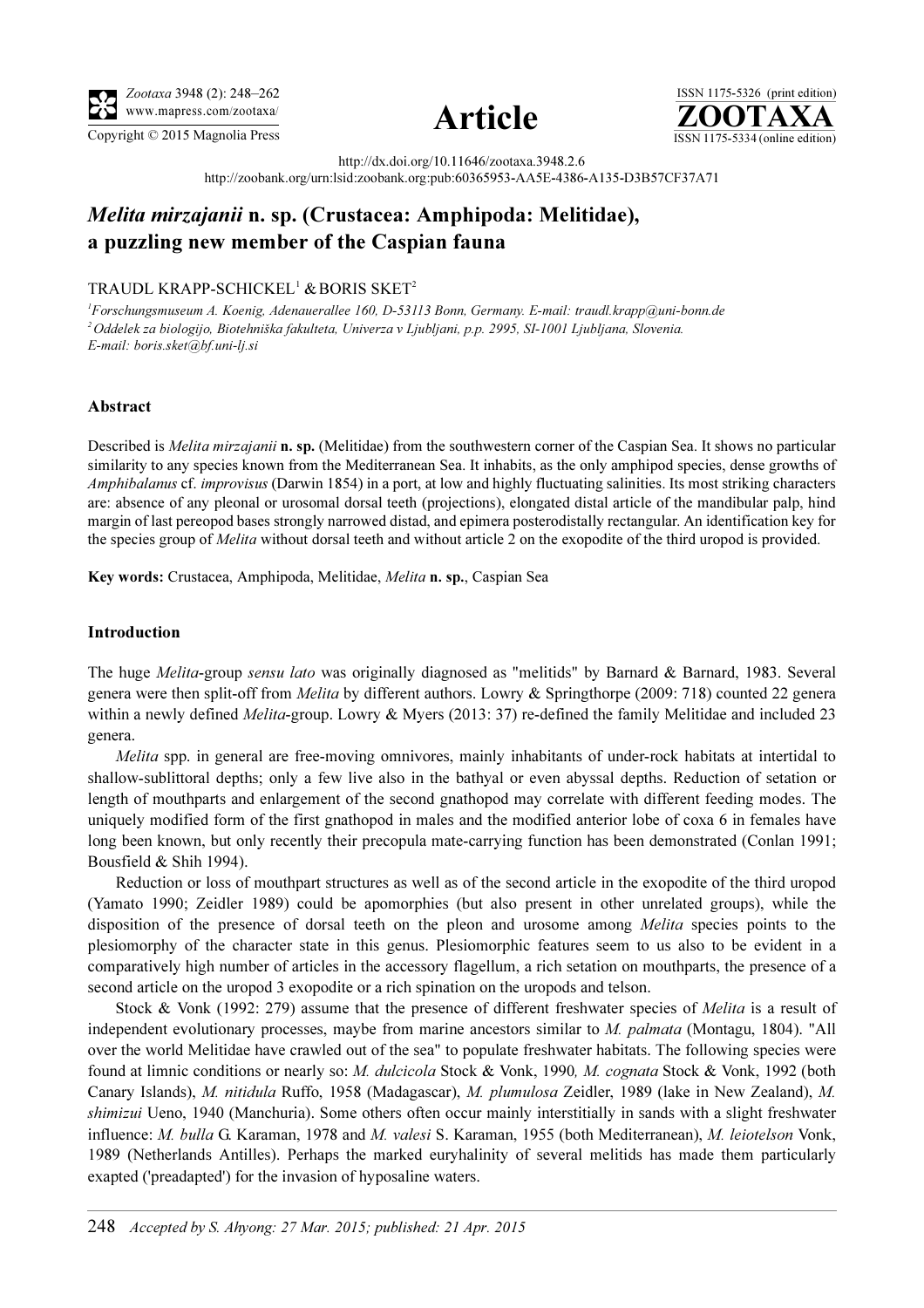| 18.            |                                                                                                                               |
|----------------|-------------------------------------------------------------------------------------------------------------------------------|
| $\sim$         |                                                                                                                               |
| 19.            |                                                                                                                               |
|                |                                                                                                                               |
| ٠              |                                                                                                                               |
|                |                                                                                                                               |
| 20.            |                                                                                                                               |
| $\sim$         |                                                                                                                               |
| 21.            |                                                                                                                               |
| $\sim$         |                                                                                                                               |
| 22.            | Mandible palp article 3 only distal setae; pereopod 5-7 merus slender; Great Barrier Reef, Lizard Island, Fiji, New Caledonia |
|                |                                                                                                                               |
| $\blacksquare$ |                                                                                                                               |
|                | M. shimizui (Ueno, 1940)                                                                                                      |

#### Discussion

The great majority of indigenous Caspian amphipods forms a molecularly very homogeneous group within Gammaridae (Hou et al. 2014), although some of them are united in a separate family Pontogammaridae (Grabowski 2006; Lowry & Myers 2013). Exceptions include numerous members of Corophiidae and single species of Gammaracanthidae, Uristidae and Pontoporeiidae, while the phylogenetic position of Behningiellidae and Caspicolidae remains unsolved. It is possible that they are all just aberrant gammarids. The non-gammarid Niphargus caspius Derzhavin, 1945 most probably came to the Caspian from intralacustrine springs (Deržavin 1945). All the other non-gammarid species, except corophiids, are widely spread in the middle part of the Caspian on deep loamy bottoms with pelagic habits. Their origin is evidently from the Eurasian north, where related species are present in the sea and in estuaries (Birstein & Romanova 1968). So, the numerous Chelicorophium spp., two Onisimus spp., Monoporeia microphthalma (G.O. Sars, 1896), and Gammaracanthus caspius G.O. Sars, 1896 seem to be products of ancient invasions, like the gammarids; they are regarded 'Arctic immigrants' (Zenkevich 1947). Only Corophium volutator (Pallas, 1766) from southern parts of the lake and widely spread outside of it, may be a younger invader.

The origin of the new *Melita* species is unclear. Its morphology, its ecology, as well as its late discovery and evidently limited distribution, suggest a recent immigration into the Caspian, but it could also be a relict. It is very intriguing that this member of the globally distributed genus has not (yet) been found or recognized in the Mediterranean, the most probable source of many other, non-amphipod young immigrants into the Caspian.

### Acknowledgements

B. Sket is greatly indebted to A. Mirzajani who organized and guided this sampling tour along the Iranian Caspi coast, as well as to the Iranian Aquaculture Research and its director Maryam Falahi for their support and hospitality. The trip was financed by the Slovenian Research Agency.

#### References

- Appadoo, C. & Myers, A.A. (2005) Amphipods of the genera Ceradocus, Dulichiella, Melita and Nuuanu (Crustacea: Melitidae) from Mauritius, Indian Ocean. Records of the Australian Museum, 57, 221–236. http://dx.doi.org/10.3853/j.0067-1975.57.2005.1444
- Barnard, J.L. (1954) Marine Amphipoda of Oregon. Oregon State Monographs, Studies in Zoology, 8, 1–103.
- Barnard, J.L. (1962) Benthic marine Amphipoda of southern California: 1) Families Aoridae, Photidae, Ischyoceridae, Corophiidae, Podoceridae. 2) Families Tironidae to Gammaridae. 3) Families Amphilochidae, Leucothoidae, Stenothoidae, Argissidae, Hyalidae. Pacific Naturalist, 3, 1–163.

Barnard, J.L. (1964) Some bathyal Pacific Amphipoda collected by the U.S.S. Albatross. Pacific Science, 18, 315–335.

Barnard, J.L. (1970) Sublittoral Gammaridea (Amphipoda) of the Hawaiian Islands. Smithsonian Contributions to Zoology, 13, 1–286.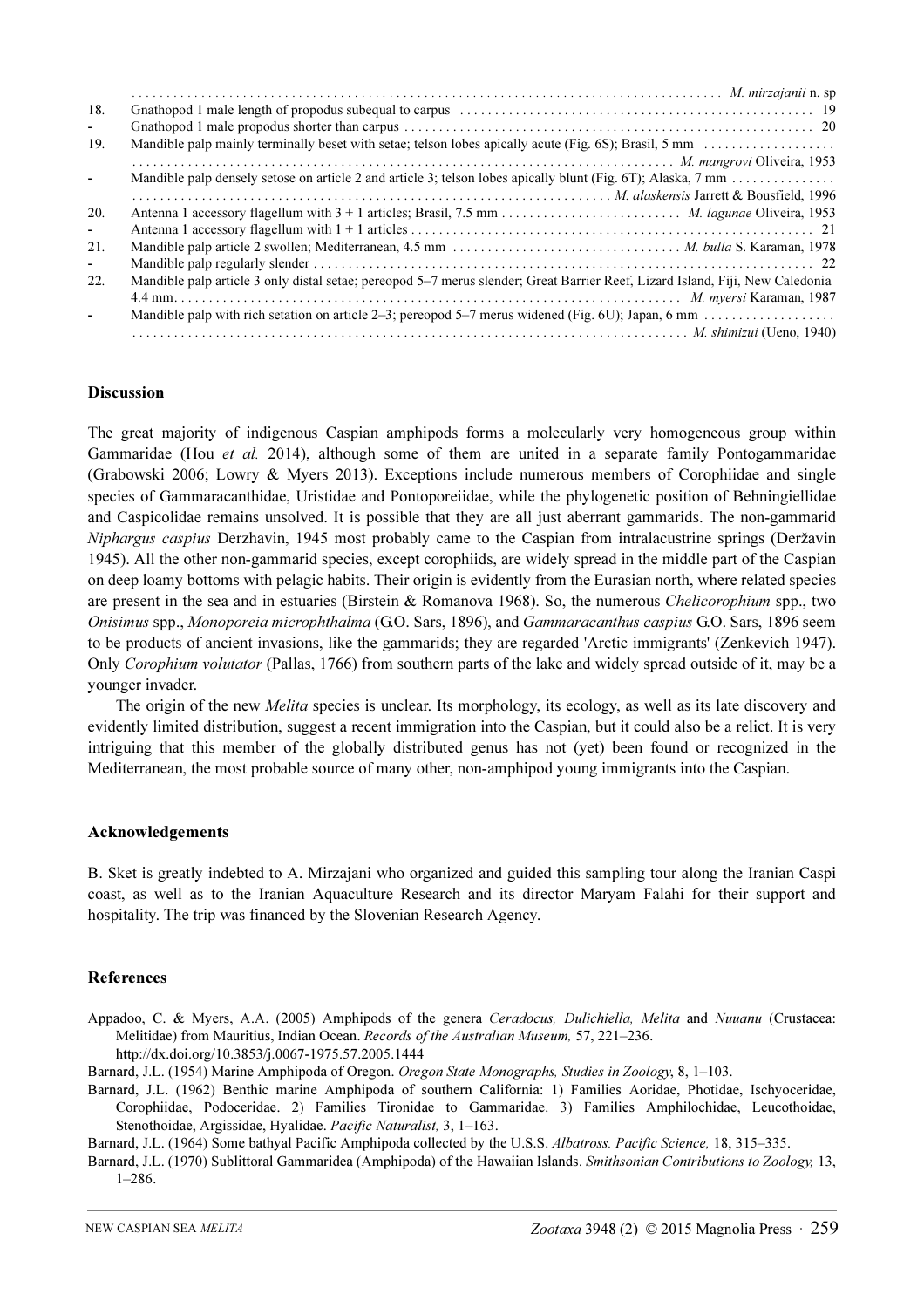http://dx.doi.org/10.5479/si.00810282.34

Barnard, J.L. (1972) Gammaridean Amphipoda of Australia, I. Smithsonian Contributions to Zoology, 103, 1–333. http://dx.doi.org/10.5479/si.00810282.103

- Barnard, J.L. & Barnard, C.M. (1983) Freshwater Amphipoda of the World. Vol. 1 & 2. Hayfield Associates, Virginia, 830 pp [pp. 1–358 & pp. 359–830]
- Barnard, K.H. (1940) Contributions to the crustacean fauna of South Africa. XII. Further additions to the Tanaidacea, Isopoda and Amphipoda, together with keys for the identification of the hitherto recorded marine and freshwater species. Annals of the South African Museum, 32, 381–543.
- Barnard, K.H. (1955) Additions to the fauna-list of South African Crustacea and Pycnogonida. Annals of the South African Museum, 43, 1–107.
- Barnard, K.H. (1965) Isopoda and Amphipoda collected by the Gough Island Scientific Survey. Annals of the South African Museum, 48, 195–210.
- Birstein, Y.A. & Romanova, N.N. (1968) Order Amphipoda. In: Birstein, Y.A.,Vinogradov, L.G., Kondakov, N.N., Astakhova, M.S. & Romanova, N.N. (Eds.), Atlas of Invertebrates of the Caspian Sea. Pishchevaya Promyshlennost, Moscow, pp. 241–289. [in Russian]
- Bousfield, E.L. (1973) Shallow-water gammaridean Amphipoda of New England. Cornell University Press, Ithaca, NY, xi + 312 pp.
- Bousfield, E.L. & Shih, C.T. (1994) Classification of Amphipod Crustaceans: Problems in resolution. Amphipacifica, 1/3, 76– 134.
- Bulycheva, A. (1955) Novye vidy bokoplavov (Amphipoda, Gammaridea) iz Japonskogo Morâ. Akademiâ Nauk, Trudy Zoologicheskogo Instituta, 21, 193–207.
- Chevreux, E. (1900) Amphipodes provenant des campagnes d'Hirondelle (1885–1888). Resultats des Campagnes scientifiques accomplies par le Prince Albert I Monaco, 16, i–iv + 1–195.
- Chevreux, E. (1911) Campagnes de la Melita. Les amphipodes d'Algerie et de Tunisie. Memoir de la Societe Zoologique de France, 23, 145–285.
- Chilton, C. (1884) Some Australian and New Zealand Gammaridae. Proceedings of the Linnean Society of New South Wales, 9, 1035–1044.
- Coleman, O. (2003) "Digital inking": how to make perfect line drawings on computers. Organisms, Diversity and Evolution, 3, 303–304.

http://dx.doi.org/10.1078/1439-6092-00081

Coleman, O. (2009) Drawing setae the digital way. Zoosystematics and Evolution, 85, 305–310.

http://dx.doi.org/10.1002/zoos.200900008

Conlan, K.E. (1991) Precopulatory mating behaviour and sexual dimorphism in the amphipod Crustacea. Hydrobiologia, 223, 255–282.

http://dx.doi.org/10.1007/BF00047644

- Croker, R.A. (1971) A new species of Melita (Amphipoda: Gammaridea) from the Marshall Islands, Micronesia. Pacific Science, 25, 100–108.
- Dana, J.D. (1852) On the classification of the Crustacea Choristopoda or Tetradecapoda. American Journal of Sciences and Arts, Series 2, 14, 297–316.
- Darwin, C.R. (1854) A monograph on the sub-Class Cirripedia, with figures of all the species. The Balanidae (or sessile cirripedes) etc. The Ray Society, London, 684 pp., 30 pls.

Deržavin (Derzhavin), A.N. (1945) Nifarg Kaspijskogo morâ - Niphargus caspius sp. nova. Proceedings of the Academy of sciences of the Azerbaijan SSR, 1, 83–86.

- Gamo, S. (1977) A new gammaridean Amphipoda, Melita sexstachya sp. nov. from Sagami Bay. Proceedings of the Japanese Society of Systematic Zoology, 13, 65–71.
- García-Madrigal, M.D.S. (2010) Littoral Maeridae and Melitidae (Amphipoda: Gammaridea) from the Gulf of Tehuantepec, Mexico. Zootaxa, 2623, 1–51.
- Gmelin, J.F. (1791) Vermes. In: Gmelin, J.F. (Ed.), Caroli a Linnaei Systema Naturae per Regna Tria Naturae, Editio Decima Tertia, Aucta Reformata. Tome 1, Pars 6 (Vermes). G.E. Beer, Lipsiae (Leipzig), pp. 3021–3910.
- Grabowski, M. (2006) Check-list for Ponto-Caspian amphipods (brackish & freshwater). Caspian Sea Biodiversity Project under umbrella of Caspian Sea Environment Program. Available from: http://www.zin.ru/projects/caspdiv/ caspian\_amphipods.html (accessed 29 January 2015)
- Griffiths, C.L. (1975) The Amphipoda of Southern Africa. Part. 5. The Gammaridea and Caprellidea of the Cape province West of Cape Agulhas. Annals South African Museum, 67, 91–181.
- Hamond, R. (1965) On some amphipods from the coast of Norfolk. Journal of the Marine Biological Association of the United Kingdom, 45, 153–160.

http://dx.doi.org/10.1017/S0025315400004057

- Hansen, H.J. (1888) Malacostraca marina Groenlandiae occidentalis. Oversigt over det vestlige Grønlands fauna af Malakostrake Havkrebsdyr. Videnskabelige Meddelelser fra Dansk Naturhistorisk Forening. Kjobenhavn 1887, 5–226.
- Heller, C. (1867) Beitraege zur naeheren Kenntniss der Amphipoden des adriatischen Meeres. Denkschriften der Kaiserlichen Akademie der Wissenschaften, Mathematisch-Naturwissenschaftliche Classe Wien, 26 (2), 1–62.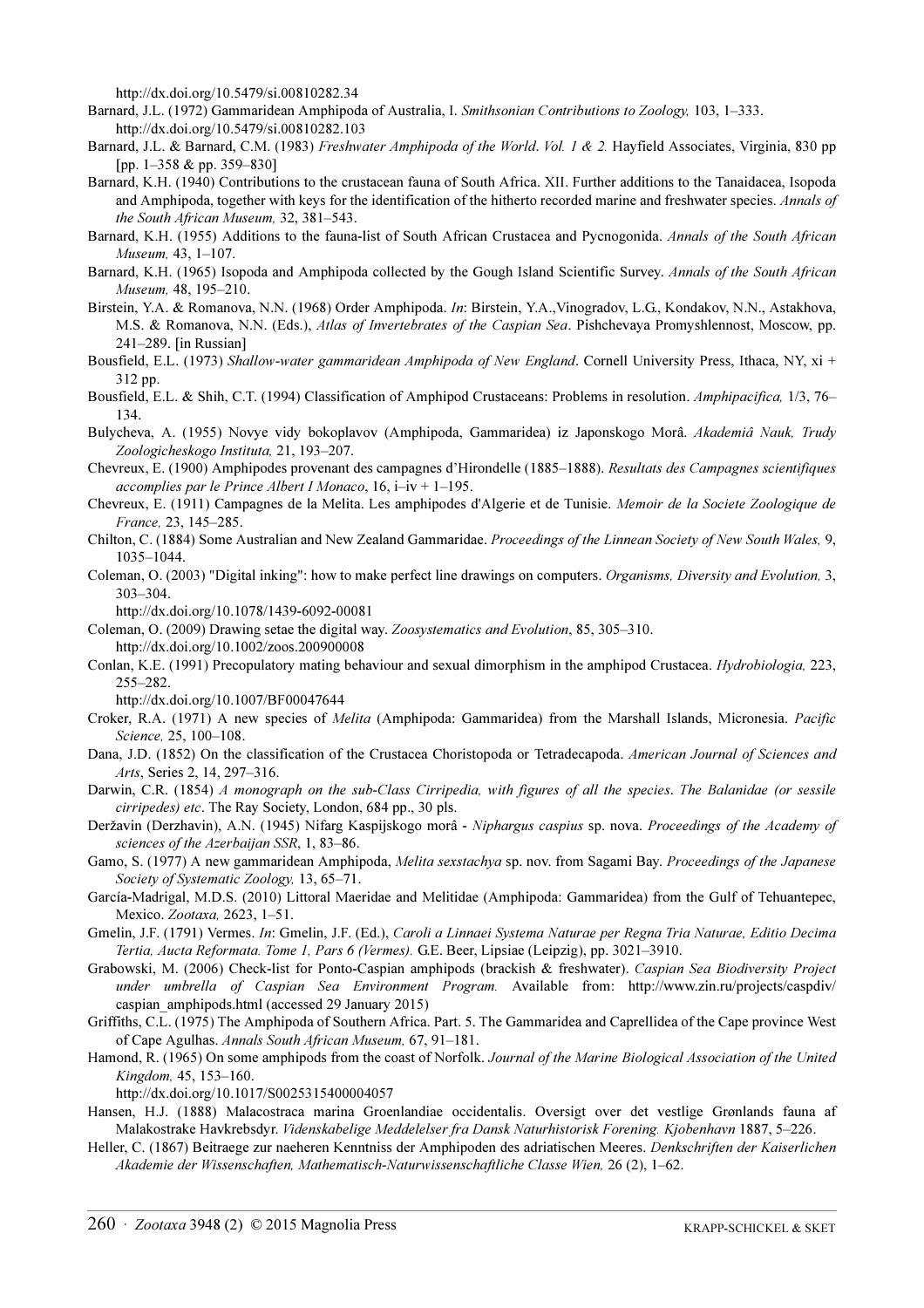- Hirayama, A. (1987) Taxonomic studies on the shallow water Gammaridean Amphipoda of west Kyushu, Japan 7. Melitidae (Melita), Melphidippidae etc. Publications of the Seto Marine Biological Laboratory, 32, 1–62.
- Hou, Z., Sket, B. & Li, S. (2014) Phylogenetic analyses of Gammaridae crustacean reveal different diversification patterns among sister lineages in the Tethyan region. Cladistics, 2013, 1–14.
- Jarrett, N.E. & Bousfield, E.L. (1996) The amphipod superfamily Hazdioidea on the Pacific Coast of North America: Family Melitidae. Part 1. The *Melita* group: systematics and distributional ecology. Amphipacifica, 2(2), 1–74.
- Karaman, G. (1978) On two *Melita* species (Fam. Gammaridae) from the Mediterranean Sea, M. bulla **n. sp.** and M. valesi S. Kar. 1955. Bollettino Museo civico Storia naturale Verona, 5, 221–237.
- Karaman, G. (1982) Family Gammaridae. In: Ruffo, S. (Ed.), The Amphipoda of the Mediterranean. Part 1 (Acanthonotozomatidae to Gammaridae). Mémoires de l'Institut océanographique Monaco, 13, pp. 245–3264.
- Karaman, G. (1987) A new species of genus Melita Leach (Fam. Melitidae) from Bermuda and Fiji Islands. Glasnik Prirodnjackog Muzeja U Beogradu, Series B, 42, 19–35.
- Karaman, S. (1955) Über einige Amphipoden des Grundwassers der Jugoslavischen Meeresküste. Acta Musei Macedonici scientiarum naturalium, 2 (11), 223–242.
- Krapp-Schickel, T. (2011) New Antarctic stenothoids sensu lato (Amphipoda, Crustacea). *European Journal of Taxonomy*, 2, 1–17.
- Krapp-Schickel, T., Ruffo, S. & Schiecke, U. (1994) Neue Amphipoden (Crustacea) aus dem östlichen Mittelmeer. Zoologischer Anzeiger, 232 (3–4), 137–149.
- Krøyer, H. (1842) Une nordiske Slaegter og Arter af Amfipodernes Orden, henhorende til Familien Gammarina. Forelobigt Uddrag af et storre Arbejde. Naturhistorisk Tidsskrift, 4, 141–166.
- Kunkel, B.W. (1910) The Amphipoda of Bermuda. Transactions of the Connecticut Academy of Arts and Sciences, 16, 1–116.
- Latreille P.A. (1816) Les Crustacés, les Arachnides et les Insectes. In: Cuvier, G. (Ed.), Le règne animal distribué d'après son organisation. Vol. 3. Deterville, Paris, pp.  $i-xxix + 1-653$ .
- Labay V.S. (2003) A new species of *Melita* Leach (Amphipoda: Melitidae) from oligosaline waters of Russian Far East. Zootaxa, 356, 1–8.
- Leach, W.E. (1814) Crustaceology. The Edinburgh Encyclopaedia, 7, 402-403.
- Ledoyer, M. (1979) Les gammariens de la pente externe du grand recif de Tuléar (Madagascar) (Crustacea Amphipoda). Memorie del Museo Civico di Storia Naturale Verona, 2, Sez. Sci Vita, N. 2, 1–150.
- Ledoyer, M. (1982) Crustaces amphipodes gammariens, familles des Acanthonotozomatidae a Gammaridae. Faune de Madagascar, 59 (1), 1–598.
- Lowry, J.K. & Myers, A.A. (2013) A phylogeny and classification of the Senticaudata subord. nov. (Crustacea: Amphipoda). Zootaxa, 3610, 1–80.
- Lowry, J.K. & Springthorpe, R.T. (2005) New and little-known melitid amphipods from Australian waters (Crustacea: Amphipoda: Melitidae). Records of the Australian Museum, 57, 237–302. http://dx.doi.org/10.3853/j.0067-1975.57.2005.1463
- Lowry, J.K. & Springthorpe, R.T. (2009) Melitidae, the *Melita* group. In: Lowry, J.K. & Myers, A.A. (Eds.), Benthic Amphipoda (Crustacea: Peracarida) of the Great Barrier Reef, Australia. Zootaxa, 2260, 718–735.
- Mirzajani, A. (2009) Limnological survey of Anzali wetland data during 1990–2003 by use of GIS system. Iranian Fisheries research organization, No. 2-031-200000-04-0000-83061, 1–111. [in Persian]
- Montagu, G. (1804) Description of several marine animals found on the south coast of Devonshire. Transactions of the Linnean Society, London, 7, 61–85.
	- http://dx.doi.org/10.1111/j.1096-3642.1804.tb00282.x
- Montagu, G. (1813) Descriptions of several new or rare animals, principally marine, discovered on the south costa of Devonshire. Transactions of the Linnean Society, London, 11, 1–26.
- http://dx.doi.org/10.1111/j.1096-3642.1813.tb00035.x
- Mordukhai-Boltovskoi, F.D. (1960) Caspian fauna in the Azov and Black Sea Basin. Izdatelstvo Akademii Nauk SSSR, Moscow, 287 pp. [in Russian]
- Mordukhai-Boltovskoi, F.D., Greze, I.I. & Vasilenko, S.V. (1969) Order Amphipoda. In: Vodianitskii, V.A. (Ed.), Opredelitel' Fauny Chernogo i Azovskogo morei. Svobodnozhivuschie bespozvonochnye. Тom 2. Rakoobraznye. Naukova Dumka, Kiev, pp 440–524
- Murdoch, J. (1866) Description of seven new species of Crustacea and one worm from Arctic Alaska. Proceedings of the United States National Museum, 7, 518–522.

http://dx.doi.org/10.5479/si.00963801.459.518

- Myers, A.A. (1985) Shallow-water, coral reef and mangrove Amphipoda (Gammaridea) of Fiji. Records Australian Museum, 5 (Supplement), 1–143.
	- http://dx.doi.org/10.3853/j.0812-7387.5.1985.99
- Nagata, K. (1965) Studies on marine gammaridean Amphipoda of the Seto Inland Sea III. Publications of the Seto Marine Biological Laboratory, 13, 291–326.
- Nicolet, H. (1849) Crustaceos. In: Historia fisica y politica de Chile segun documentos adquiridos en esta republica durante doce anos de residencia en ella y publicada bajo los auspicios del supremo gobierno por Claudio Gay. Zoologia, 3, 115– 318.